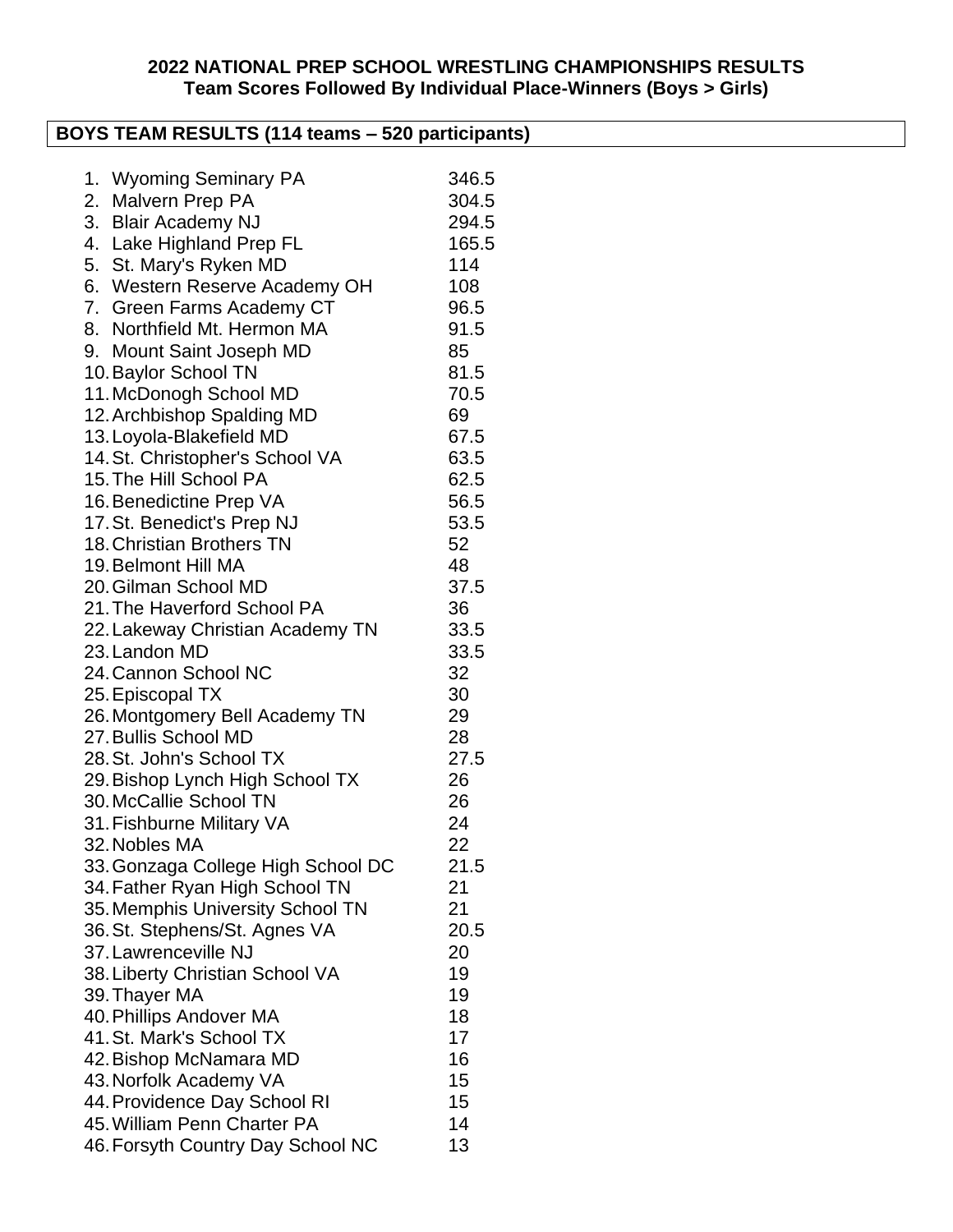| 47. Mercersburg Academy PA              | 13              |
|-----------------------------------------|-----------------|
| 48. Springside Chestnut Hill Academy PA | 13              |
| 49. Grace Christian TN                  | 12.5            |
| 50. St. Thomas TX                       | 12.5            |
| 51. Peninsula Catholic School VA        | 12              |
|                                         | 12 <sup>°</sup> |
| 52. St. John's College DC               |                 |
| 53. Kiski School PA                     | 11.5            |
| 54. Charlotte Christian School NC       | 11              |
| 55. Episcopal Academy PA                | 11              |
| 56. Hopkins CT                          | 11              |
| 57. Hotchkiss School CT                 | 10              |
| 58. Rabun Gap - Nacoochee School GA     | 10              |
| 59. Boys' Latin                         | 9               |
| 60. Cape Henry VA                       | 9               |
| 61. Trinity-Pawling CT                  | 9               |
| 62. Deerfield Academy MA                | 8               |
| 63. Severn School MD                    | 8               |
| 64. Pomfret School CT                   | 7.5             |
| 65. Calvert Hall MD                     | 7               |
| 66. Germantown Academy PA               | $\overline{7}$  |
| 67. Good Counsel MD                     | $\overline{7}$  |
| 68. John Carroll MD                     | $\overline{7}$  |
| 69. St. Paul's NH                       | $\overline{7}$  |
|                                         |                 |
| 70. Peddie School NJ                    | 6.5             |
| 71. Long Island Lutheran NY             | 6               |
| 72. Salisbury School CT                 | 6               |
| 73. The Potomac School MD               | 6               |
| 74. First Baptist Academy TX            | 5               |
| 75. Hammond School SC                   | 5               |
| 76. Metrolina Christian NC              | 5               |
| 77. Southlake Christian NC              | 5               |
| 78. Atlantic Shores Christian School VA | 4               |
| 79. Choate Rosemary Hall CT             | 4               |
| 80. George School PA                    | 4               |
| 81. Germantown Friends PA               | 4               |
| 82. Governors Academy MA                | $\overline{4}$  |
| 83. Lexington Christian MA              | $\overline{4}$  |
| 84. Roanoke Catholic VA                 | $\overline{4}$  |
| 85. Friends Central PA                  |                 |
| 86. Paul VI Catholic VA                 | 3333322         |
| 87. Ravenscroft School NC               |                 |
|                                         |                 |
| 88. Roxbury Latin MA                    |                 |
| 89. St. Mary's High MD                  |                 |
| 90. Woodberry Forest School VA          |                 |
| 91. Bay Area Christian School TX        |                 |
| 92. Covenant School TX                  |                 |
| 93. Phillips Exeter Academy NH          | $\overline{c}$  |
| 94. Sidwell Friends DC                  | $\overline{2}$  |
| 95. Brunswick CT                        | $\overline{1}$  |
| 96. St John's School TX                 | 1               |
| 97. Taft School CT                      | 1               |
| 98. Abington Friends PA                 | 0               |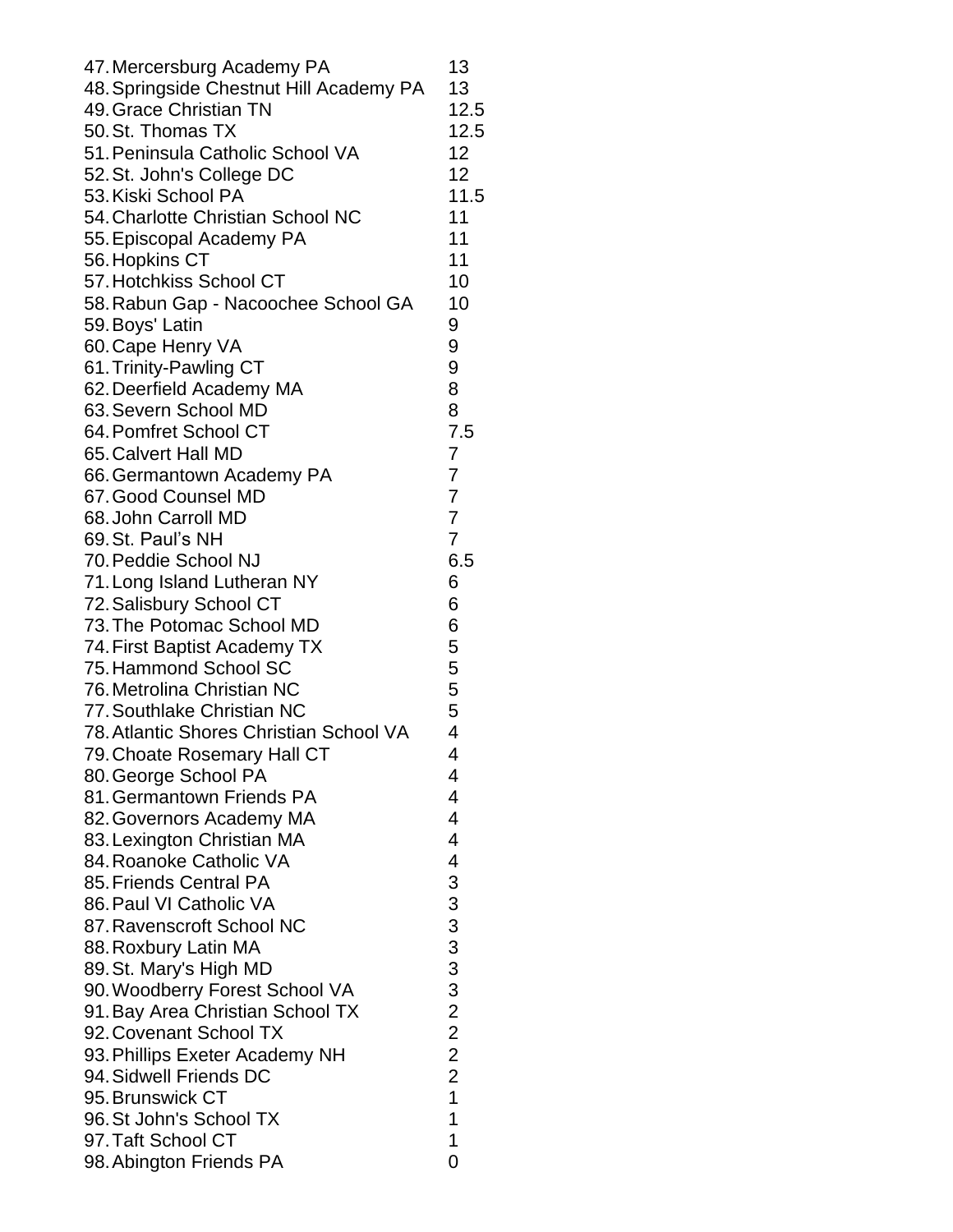| 99. Academy of the New Church PA |                                 |                   |
|----------------------------------|---------------------------------|-------------------|
| 100.                             | <b>Archbishop Curley MD</b>     |                   |
| 101.                             | Broadwater Academy VA           |                   |
| 102.                             | Collegiate VA                   | O                 |
| 103.                             | Eagle Hill MA                   |                   |
| 104.                             | Episcopal VA                    | O                 |
| 105.                             | Fort Worth Country Day TX       | $\mathbf{\Omega}$ |
| 106.                             | <b>Kinkaid TX</b>               |                   |
| 107.                             | Lawrence Academy MA             | O                 |
| 108.                             | Poly Prep NY                    | 0                 |
| 109.                             | Randolph Macon Academy VA       | 0                 |
| 110.                             | Saint Mark's TX                 | O                 |
| 111.                             | Saint Sebastian's MA            | 0                 |
| 112.                             | St. Alban's DC                  | 0                 |
| 113.                             | St. John Paul Great Catholic VA | 0                 |
| 114.                             | <b>Westtown School PA</b>       |                   |

#### **2022 BOYS National Prep All-Americans**

#### **106 lbs.**

1st Anthony Mutarelli Richboro, PA (Malvern Prep) DEC Davis Motyka Edwardsville, PA (Wyoming Seminary), 5-0

3rd Jacob Bond Chattanooga, TN (Baylor School) TF Sean Garretson Severn, MD (Archbishop Spalding), 16-1 3:35

5th Liam Davis Orlando, FL (Lake Highland Prep) DEC Ellis Kirsch Chevy Chase, MD (Bullis School), 4-0

7th Brady Kaupp , CT (Green Farms Academy) DEC Calvin Werden , (Western Reserve Academy), 6-3

#### **113 lbs.**

1st Leo Deluca Blairstown, NJ (Blair Academy) DEC Cooper Hilton Culleoka, TN (Wyoming Seminary), 4-2

3rd Tommy Link Malvern, PA (Malvern Prep) F Evan Boblits Hughesville, MD (St. Mary's Ryken), 0:48

5th Carter Nogle Bowie, MD (Mount Saint Joseph) DEC Zeno Moore Orlando, FL (Lake Highland Prep), 8-6 SV

7th Lane Foard Reva, VA (Benedictine Prep) F Andrew Pimental Lowell, MA (Belmont Hill), 4:32

#### **120 lbs.**

1st Marc-Anthony McGowan Blairstown, NJ (Blair Academy) MD Jack Consiglio Lansdale, PA (Malvern Prep), 12-3

3rd Luke Lilledahl Weldon Spring, MO (Wyoming Seminary) DEC Billy Dekraker Owings Mills, MD (McDonogh School), 5-1

5th Emmitt Sherlock Linthicum Heights, MD (Gilman School) DEC Coleman Nogle Bowie, MD (Mount Saint Joseph), 5-3

7th Ethan Rivera Orlando, FL (Lake Highland Prep) FOR Brycen Arbogast Charlotte Court House, VA (Benedictine Prep)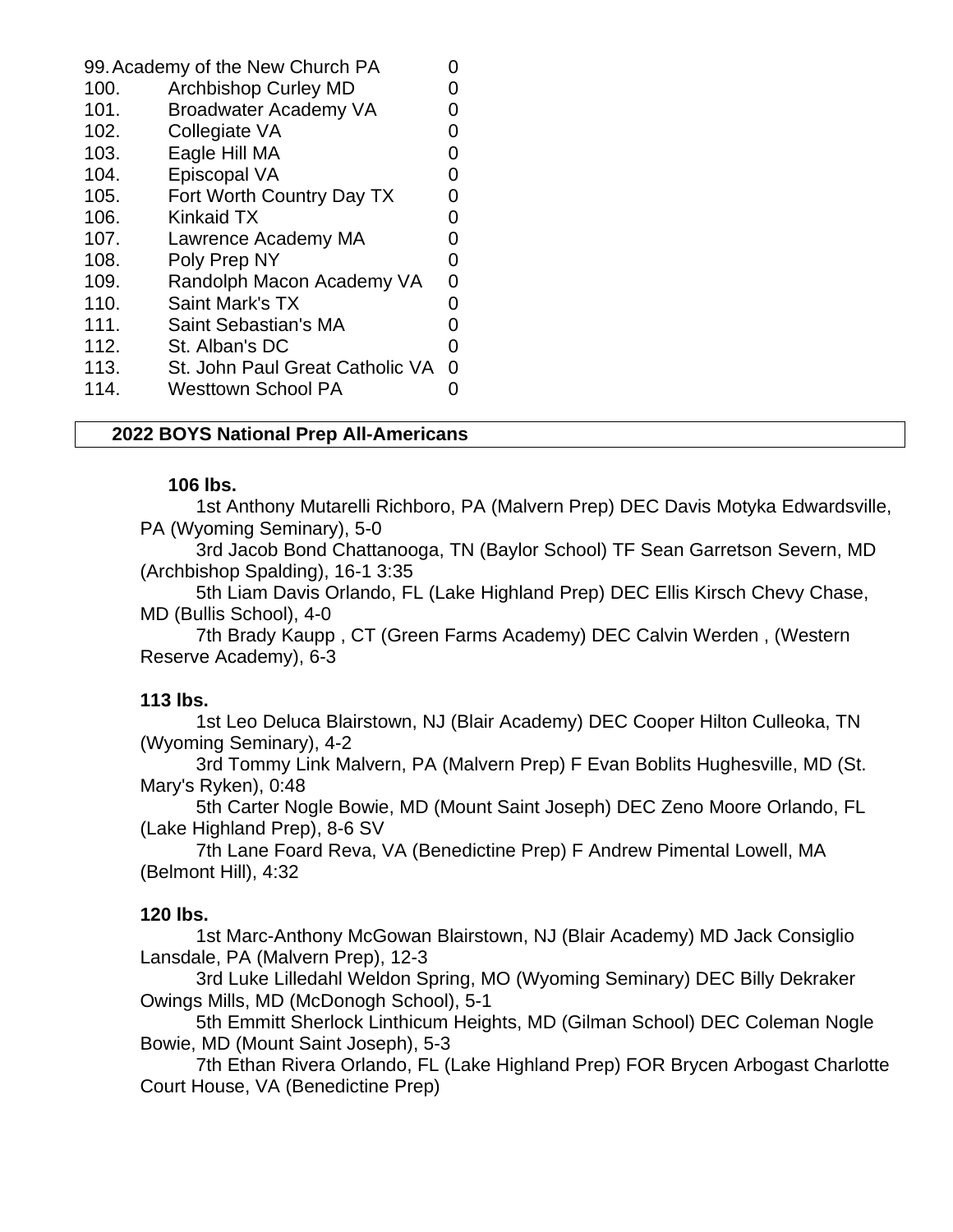**126 lbs.**

1st Matthew Lopes Blairstown, NJ (Blair Academy) DEC Matt Hart , (Western Reserve Academy), 6-0

3rd Nikolaus O'Neill Philadelphia, PA (Malvern Prep) DEC Jackson Bond Lyerly, GA (Baylor School), 3-0

5th Brady Pruett Severn, MD (Archbishop Spaulding) DEC Hunter Sloan Doylestown, PA (The Hill School), 3-0

7th Tyson Sherlock Linthicum Heights, MD (Gilman School) DEC Casen Roark , TN (Father Ryan High School), 5-2

### **132 lbs.**

1st Nic Bouzakis Kingston, PA (Wyoming Seminary) DEC Spencer Barnhart Kennett Square, PA (Malvern Prep), 6-2

3rd Joel Brown Bethesda, MD (Landon) DEC Ibrahim Ahmed Blairstown, NJ (Blair Academy), 2-1

5th Dyson Dunham Haymarket, VA (Benedictine Prep) FOR Enzo Bell , MD (McDonogh School)

7th Nate Askew Chattanooga, TN (Baylor School) DEC Jacob Wright Arnold, MD (Mount Saint Joseph), 4-2 SV

### **138 lbs.**

1st Eligh Rivera Orlando, FL (Lake Highland Prep) DEC Sam Cartella , (Western Reserve Academy), 2-1 UTB

3rd Kai Owen Tampa, FL (Wyoming Seminary) MD Clayton Gabrielson Chesapeake Beach, MD (St. Mary's Ryken), 8-0

5th Paul Ognissanti Blairstown, NJ (Blair Academy) FOR Kelvin Griffin Pottstown, PA (The Hill School)

7th Judah Aybar Manchester, MD (Loyola-Blakefield) DEC SP O'Donnell Malvern, PA (Malvern Prep), 5-4

# **145 lbs.**

1st Meyer Shapiro Woodbine, MD (Wyoming Seminary) MD William Henckel Blairstown, NJ (Blair Academy), 14-4

3rd Reed Fullmer Wayne, PA (Malvern Prep) DEC Brayden Ivy Morristown, TN (Lakeway Christian Academy), 1-0

5th Ethan Mojena Orlando, FL (Lake Highland Prep) DEC Mekhi Neal Leonardtown, MD (St. Mary's Ryken), 5-3

7th Matthew Walsh Finksburg, MD (Loyola-Blakefield) F Kailen Richards Belmont, MA (Belmont Hill), 1:42

# **152 lbs.**

1st Joe Sealey , NC (Wyoming Seminary) MD Richard Fedalen Owings Mills, MD (McDonogh School), 15-5

3rd Danny Nini Orlando, FL (Lake Highland Prep) DEC Nick Kunstek Blairstown, NJ (Blair Academy), 3-1 SV

5th Peter Kane Fairfield, CT (Green Farms Academy) F Ian McGehee Memphis, TN (Memphis University School), 0:48

7th Nathan Rickards Pottstown, PA (Malvern Prep) MD Joseph Fisk Pasadena, MD (Archbishop Spaulding), 8-0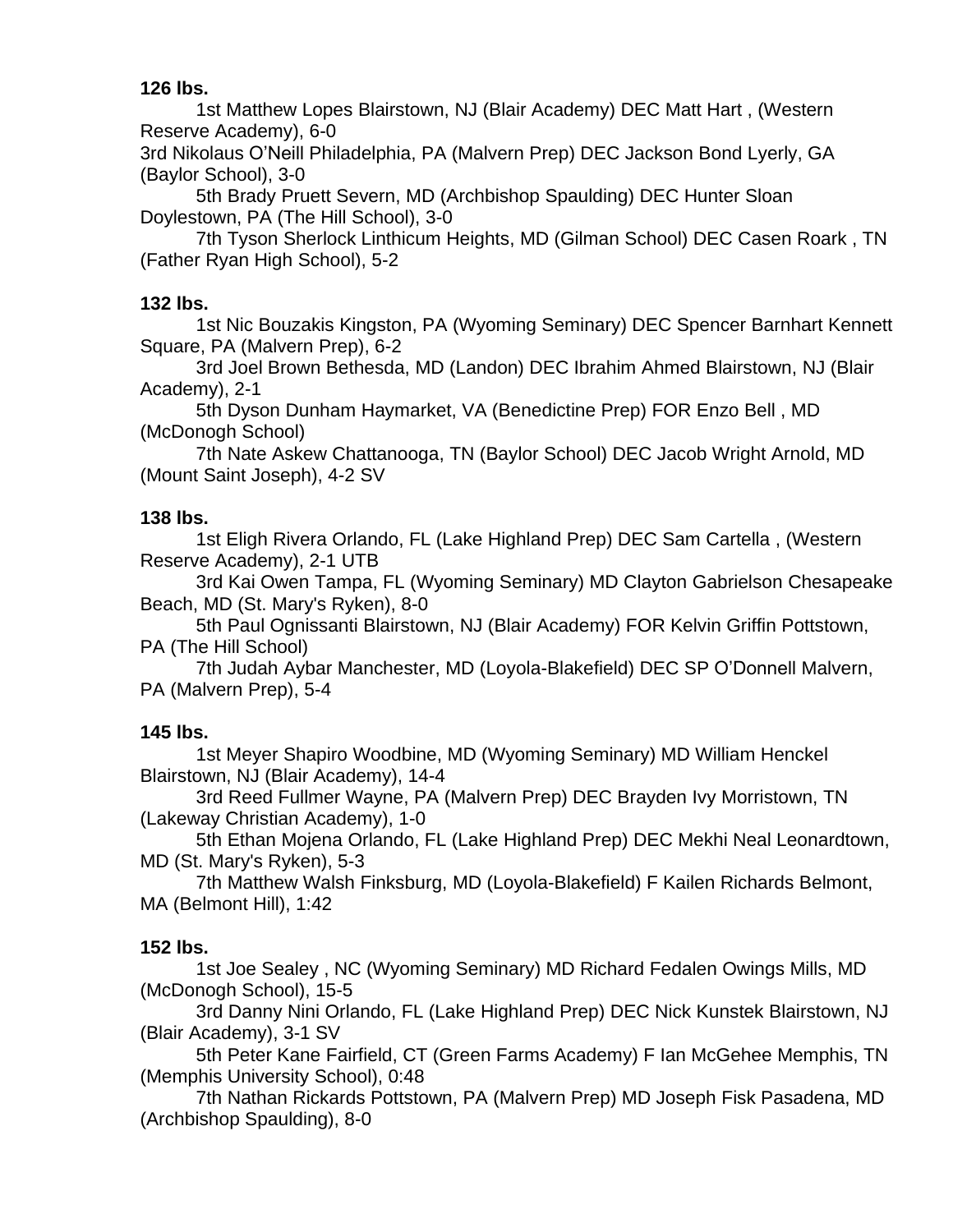**160 lbs.**

1st Lorenzo Norman Blairstown, NJ (Blair Academy) DEC Dominic Federici Edwardsville, PA (Wyoming Seminary), 9-3

3rd Marcus Murabito Los Gatos, CA (Green Farms Academy) DEC Zane Cox Moseley, VA (Benedictine Prep), 4-3

5th Colby Isabelle Pottstown, PA (The Hill School) F Owen Quinn Blue Bell, PA (Malvern Prep), 3:44

7th Joshua Boykin Orlando, FL (Lake Highland Prep) DEF Tre Wilfong Charlotte, NC (Charlotte Christian School), 7-1 4:14

### **170 lbs.**

1st Danny Wask Wantage, NJ (Blair Academy) DEC Jonathan Ley Orlando, FL (Lake Highland Prep), 5-1

3rd Caleb Campos Concord, NC (Cannon School) DEC Carter Schubert Farmington, NY (Wyoming Seminary), 3-1

5th David Barrett SPFLD (LONG), MA (Northfield Mt. Hermon) TF Aidan Bowers Memphis, TN (Christian Brothers), 19-4 4:02

7th Pearson Hill New Haven, CT (Hopkins) DEC Isiah Wright Malvern, PA (Malvern Prep), 3-2

#### **182 lbs.**

1st Jude Correa Pelham, NH (Wyoming Seminary) DEC Jack Wehmeyer Malvern, PA (Malvern Prep), 1-0

3rd Nate Taylor Newtown, CT (Green Farms Academy) DEC Gervacio Gonzalez Germantown, TN (Christian Brothers), 5-0

5th Omaury Alvarez Dalton, GA (Baylor School) DEC Nicholas Bell Gill, MA (Northfield Mt. Hermon), 12-5

7th Bryce Phillips , MD (Mount Saint Joseph) DEC Andrew Lavayen Falls Church, VA (St. Stephens/St. Agnes), 10-4

### **195 lbs.**

1st Aiden Hanning Merrimack, NH (Northfield Mt. Hermon) F John Dusza Warren, NJ (St. Benedict's Prep), 5:12

3rd Andrew Connolly Malvern, PA (Malvern Prep) DEC Wolfgang Frable Kingston, PA (Wyoming Seminary), 5-3

5th Ike Schmidt Blairstown, NJ (Blair Academy) MD Gerard Johnson Owings Mills, MD (McDonogh School), 14-1

7th Cameron Cavins Memphis, TN (Christian Brothers) DEC James Blackman Alexandria, VA (St. Stephens/St. Agnes), 12-6

### **220 lbs.**

1st TJ Stewart Blairstown, NJ (Blair Academy) F Caden Rogers Malvern, PA (Malvern Prep), 8:30

3rd Jack Darrah Foristell, MO (Wyoming Seminary) DEF Evan Anderson , (Western Reserve Academy), 0-0 0:00

5th Gabe Fisher Nashville, TN (Montgomery Bell Academy) DEC John Perdue Houston, TX (St. John's School), 8-4

7th Joshua Powell Richmond, VA (St. Christopher's School) F Matthew Hickey Deerfield, MA (Deerfield Academy), 4:24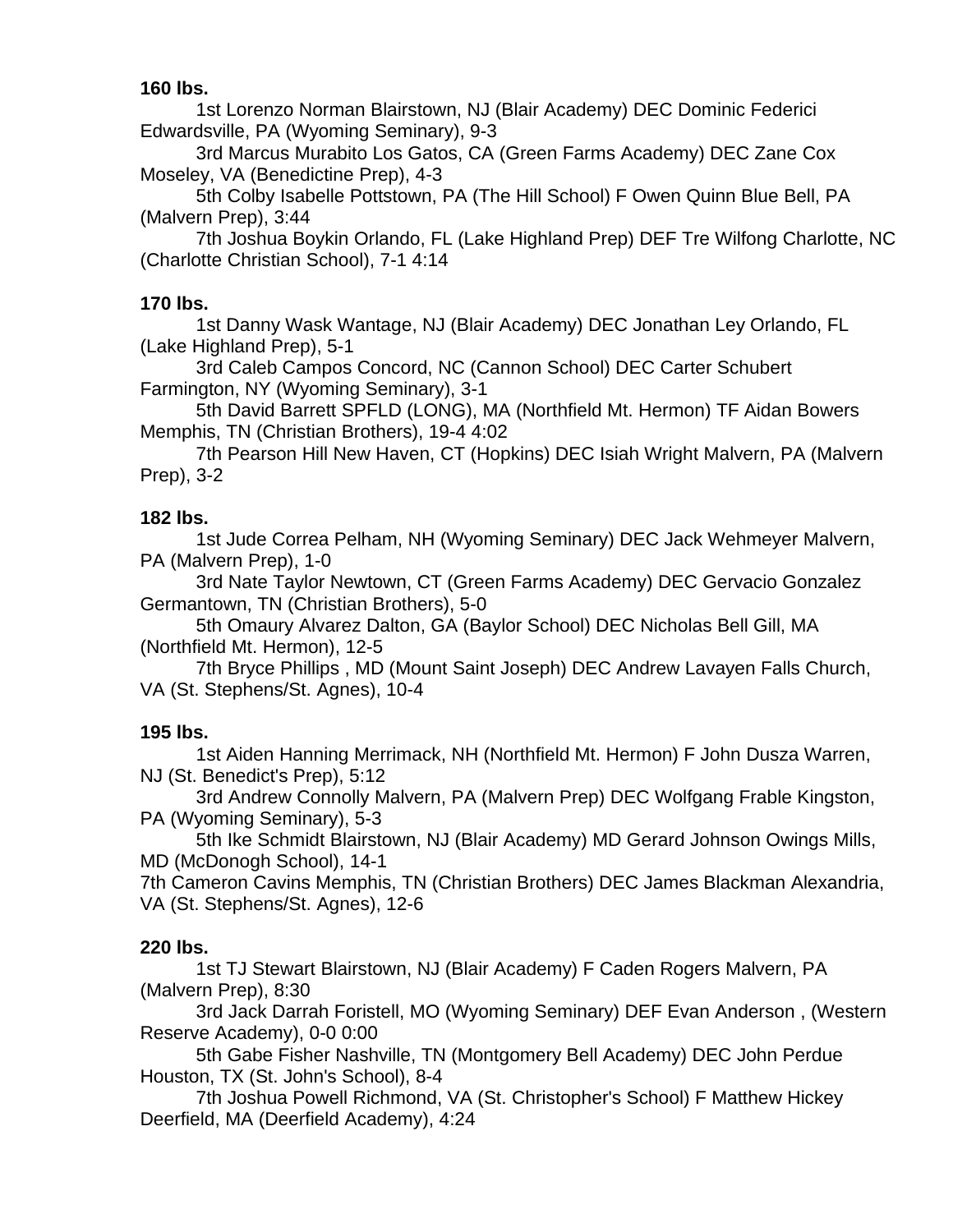#### **285 lbs.**

1st Nicholas Feldman Malvern, PA (Malvern Prep) TF Billy Brosko Broomall, PA (The Haverford School), 18-3 3:40

3rd James Howard Chattanooga, TN (McCallie School) F Dj Moehring Kingston, PA (Wyoming Seminary), 2:12

5th Beau Edwards Bellaire, TX (Episcopal (TX)) F Gavin Bage Baltimore, MD (Mount Saint Joseph), 1:48

7th Gabe Moore Roanoke, TX (Liberty Christian School) F Terrence McCauley Leonardtown, MD (St. Mary's Ryken), 2:10

#### **2022 GIRLS National Prep Team Results**

- 1. Phillips Andover Academy MA 95
- 2. Sidwell Friends School DC 46
- 3. St. Mark's School TX 44
- 4. Deerfield Academy MA 39
- 5. Blair Academy NJ 37.5
- 6. Governors Academy MA 33
- 7. Northfield Mt. Hermon MA 28
- 8. Friends Central PA 27
- 9. Marianapolis CT 25
- 10.Lawrenceville NJ 23
- 11.St. Paul's NH 22
- 12.Lake Highland Prep FL 21
- 13.Tabor Academy MA 21
- 14.Middlesex MA 18
- 15.Portsmouth Abbey RI 18
- 16.Abington Friends PA 17
- 17.Fort Worth Country Day TX 16
- 18.Episcopal TX 15
- 19.Green Farms Academy CT 14
- 20.William Penn Charter PA 14
- 21.Pomfret School CT 12
- 22.West Nottingham Academy MD 7
- 23. Nobles  $MA 5$
- 24.Log Island Lutheran NY 3
- 25.Choate Rosemary Hall MA 2
- 26. Bishop Lynch  $TX 0$
- 27.Hotchkiss School CT 0
- 28.Oak Hill TN 0

### **2022 GIRLS National Prep All-Americans**

#### **100 lbs.**

1st Mary Manis Orlando, FL (Lake Highland Prep) MD Kate Borkowski Washington DC, DC (Sidwell Friends), 14-5

3rd Cassidy McCusker Philadelphia, PA (William Penn Charter) F Nannette Chatman Dedham, MA (Nobles), 1:51